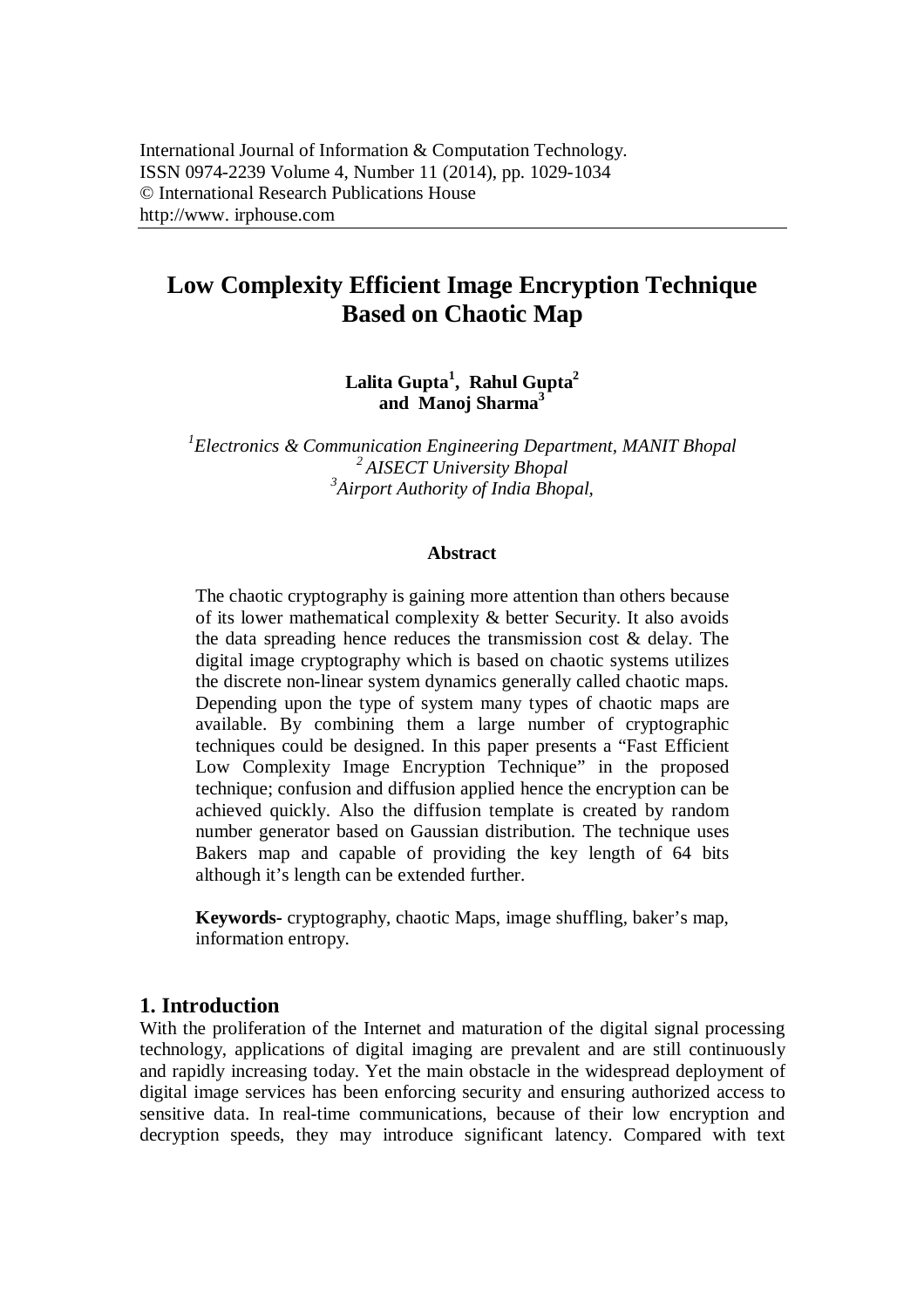encryption, which most existing encryption standards aim at, image encryption (or more generally, multimedia encryption) has its own characteristics and special features with many unique specifications.

#### **2. Chaos and Cryptography**

Chaos is a phenomenon that occurs in nonlinear definable systems sensitive to initial conditions and has a pseudo-random behavior. Dynamic chaotic systems in case of Liapunov exponential equations meet will remain stable in chaos mode The distribution of a large number of keys is liable to cause horrendous management problems. So, one of the main advantages of chaotic system's realization is facilitated key management approach because this method only needs to protect and secure transmission of secret key (parameters and initial values of chaotic System), which has a little volume and therefore not only a little memory is needed to maintain it but also there is more confidence during its transfer. The unauthorized access to short length keys is significantly less possible than the effective length keys during data transmission through the insecure channel.

#### **3. Proposed Algorithm**

New image encryption scheme that consists of a pixel shuffler unit generalized 2d baker map and confused with noise image. So far, many researchers suggested using combination of Pixel scrambling and symmetric encryption [2]. Pixel scrambling has two important issues that are useful for image ciphering. It not only rearranges the pixel location (diffusion), but also changes the value of each pixel (confusion). Creating confusion in the image with bit xor with noise image nonlinear (liapunav exponential) function operation to satisfied condition of chaos. Pixel location displacement is appropriate before applying encryption, because unlike the text data has only two neighbors, each pixel in the image is in neighborhood with eight adjacent pixels. For this reason, each pixel has a lot of correlation with its adjacent neighbors. However, it is very important to disturb the high correlation among image pixels to increase the security level of the encrypted images. In order to dissipate the high correlation among pixels, we proposed shuffling operation. Pixel shuffler unit consists of a permutation map that is applied in two different directions: vertical and horizontal, to decrease adjacent pixels correlation.

#### *3.1 Chaos of image using Baker map*

 *The two-dimensional Baker map* The Baker map, B, is described with the following formulas  $B(x, y) = (2x, y/2)$  When  $1/2 < x < 1$ B(x, y) =  $(2x - 1, y/2 + 1/2)$  When  $0 < x < 1/2$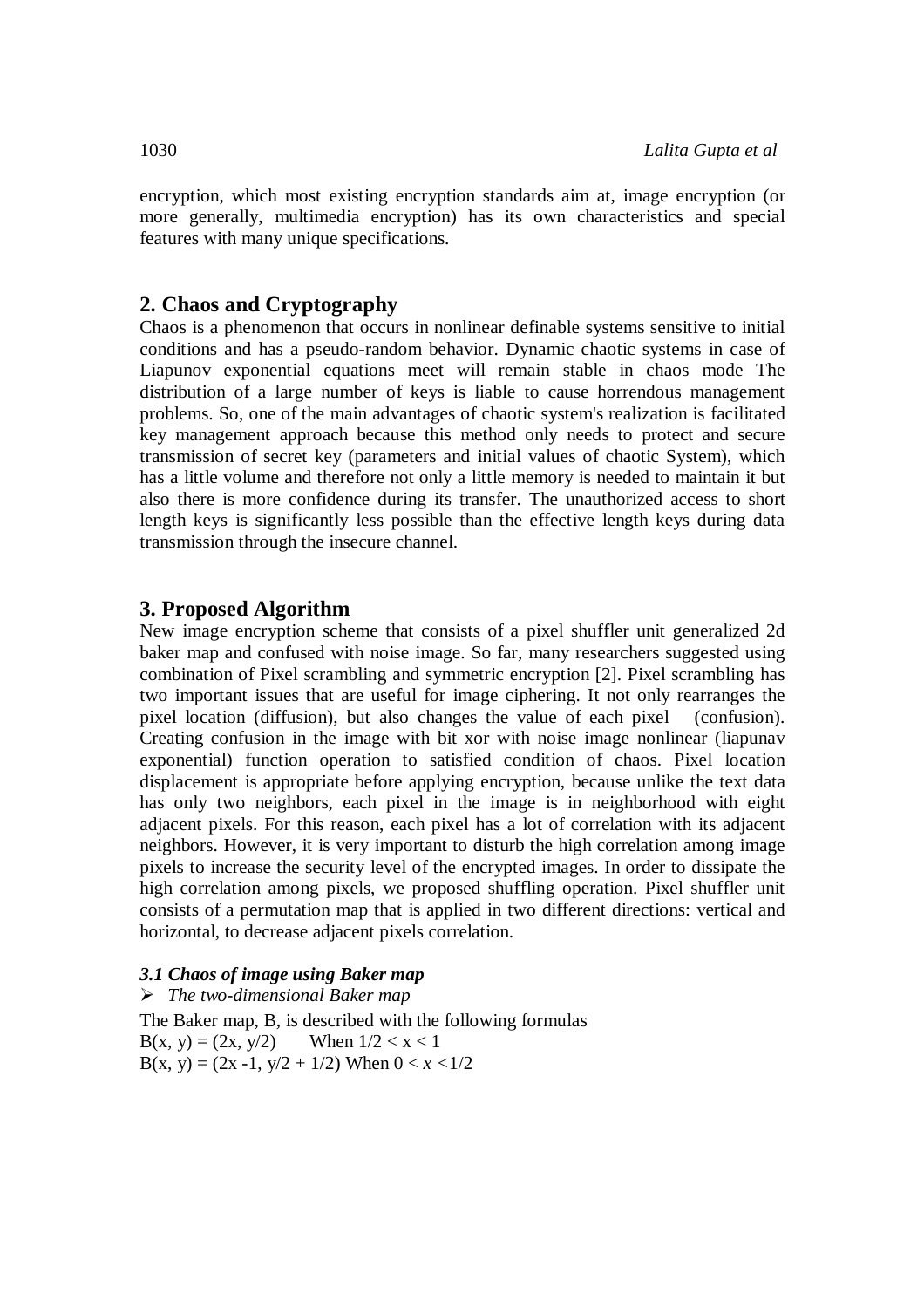

**Figure 1.** Baker map

when  $1/2 < x < 1$ . The map acts on the unit square as depicted in Fig. 1 The left vertical column  $(0, 1/2)$  X  $(0, 1)$  is stretched horizontally and contracted vertically into the rectangle  $(0, 1)$  X  $(0, 1/2)$ , and the right Vertical column  $(1/2, 1)$  X  $(0, 1)$  is similarly mapped onto  $(0, 1)$  X  $(1/2, 1)$ . The Baker map is a chaotic bisection of the unit square I X I onto it.

#### *Generalized Baker map*

Instead of Dividing the square into two rectangles of the same size, the square is divided into k vertical rectangles (Fi−1; Fi) × [0; 1], i =1…….. K; Fi  $=p1+$ ……+pi; Fo =0 such that  $p1+$ ……. +pk=1. The lower right corner of the ith rectangle is located at Fi =p1+………+pi. The generalized Baker map stretches each rectangle horizontally by the factor of 1/pi. At the same time, the rectangle is contracted vertically by the factor of pi. Finally, all rectangles are stacked on top of each other. Formally, It is convenient to denote the Baker map and its generalized version as B  $(1/2; 1/2)$  and B  $(pi$ ………….. pk), respectively. The generalized map inherits all important properties of the Baker map such as sensitivity to initial conditions and parameters, mixing, and bijectiveness.



**Figure 2.** *Generalized baker map*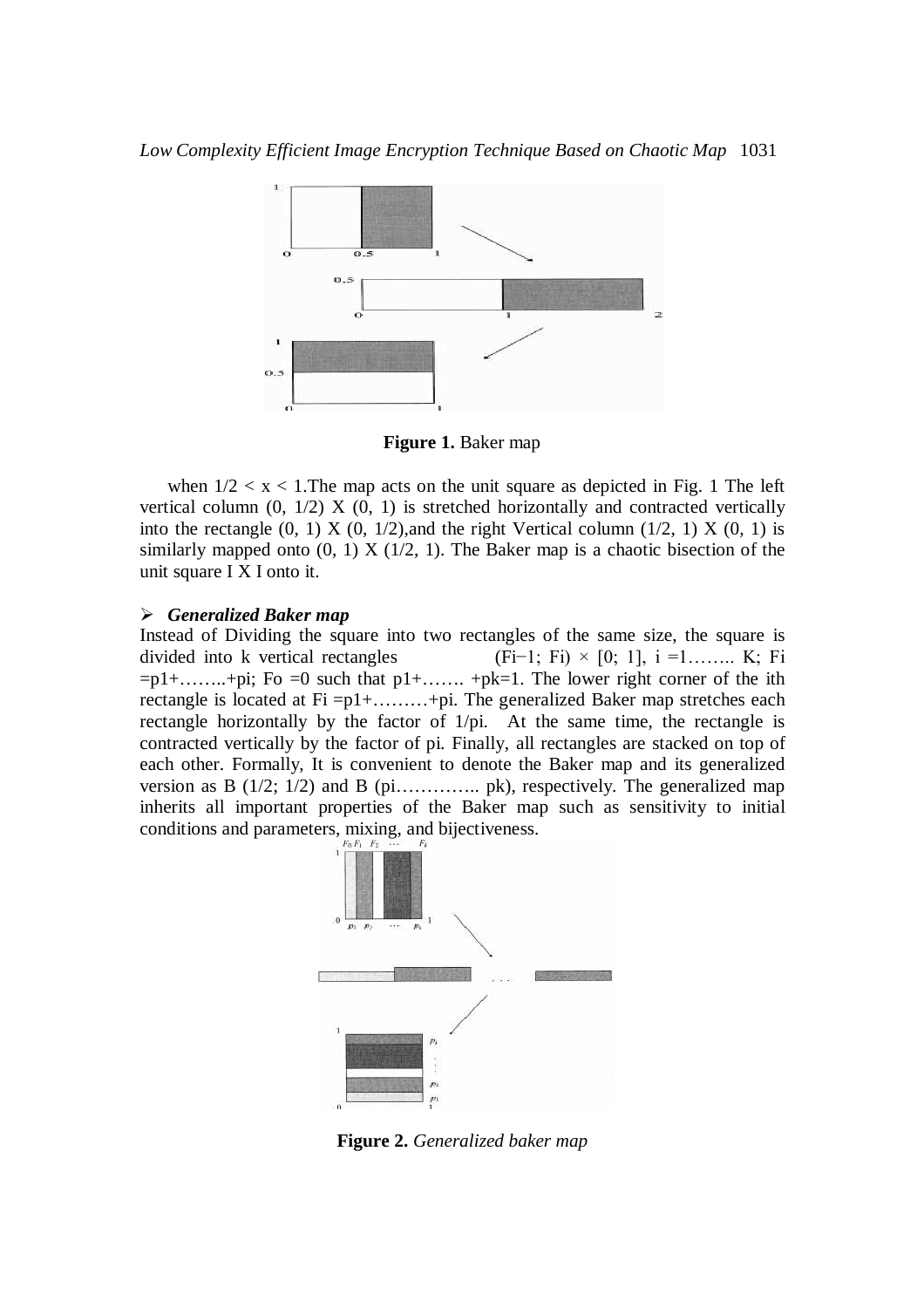$B(x, y) = \left(\frac{1}{x}\right)$  $\frac{1}{p_i}(x-f_i), p_i y+f_i)$ For  $(x, y) \{ (f_i, f_i + p_i) \times (0, 1) \}$ 

# **4. Chaotic Image Encryption Scheme**

The discrete 2D baker map designed is applied here to construct a fast and secure image encryption scheme. In this section of image encryption first to shuffled gray scale image on the basis of 2D generalize baker map for the confusion of image or changing pixel position of image and then diffused with the confused noise image. Non linear distribution (liapunov exponential function) of pixel and then shuffled pixel is bitxor with the diffusion noise image pixel for change the intensity of distribution of pixel.



**Figure 3.** Block diagram of image encryption scheme

# **5. Result and Discussion**

Assume that an 8-character ciphering key is used. This means that the key consists of 64 bits.



**Figure 4.** *Plain image and cipher image.*

Then, the least significant byte of the key is changed, so that the original key becomes "12345677" which is used to decrypt the cipher image.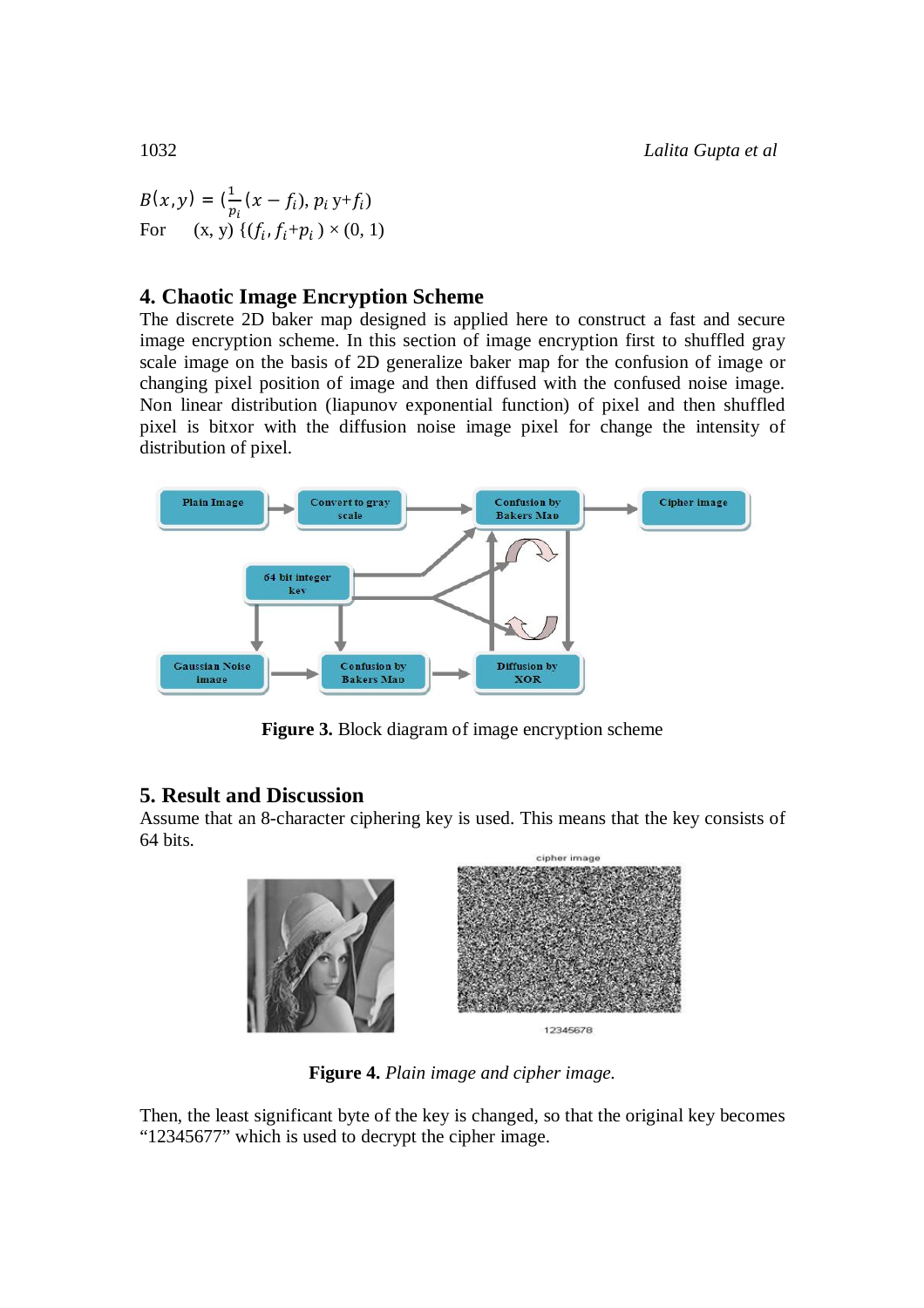*Low Complexity Efficient Image Encryption Technique Based on Chaotic Map* 1033



**Figure 5.** *One Bit Key Difference*

Compare difference with the selected encrypted key "12345678" and use decrypted key "12345677" change the LSB position of key. The result is: the image encrypted by the key "12345678" has 99% differences from the image decrypted by the key "12345677".

### **6. Conclusions**

In this paper chaos-based cipher schemes for still images have been described. Both security analysis and experiments show that, taking into account the trade-off between attack expense and information value as well as other issues such as operational speed, computational cost, and implementation simplicity, these kind of chaos-based image encryption schemes is very practical. From an engineer's perspective, chaosbased image encryption technology is very promising for real-time secure image and video communications in military, industrial, and commercial applications.

# **References**

- [1] Yaobin Mao and Guanrong Chen "A Novel Fast Image Encryption Scheme Based on 3d Chaotic Baker Maps" International Journal Of Bifurcation and Chaos, Vol. 14, No. 10 (2004) 3613–3624.
- [2] Alireza Jolfaei, Abdolrasoul Mirghadri "An Image Encryption Approach Using Chaos and Stream Cipher" Journal of Theoretical and Applied Information Technology 2010.
- [3] Musheer Ahmad and M. Shamsher Alam "A New Algorithm of Encryption and Decryption of Images Using Chaotic Mapping" International Journal on Computer Science and Engineering, Vol.2 (1), 2009, 46-50.
- [4] Xin Ma, Chong Fu, Wei-min Lei, Shuo Li "A Novel Chaos-based Image Encryption Scheme with an Improved Permutation Process" International Journal of Advancements in Computing Technology Volume 3, Number 5, June 2011.
- [5] Zhang, G. J., Liu, Q. "A Novel Image Encryption Method Based on Total Shuffling scheme" Optics Communications, 284, pp. 2775--2780 (2011).